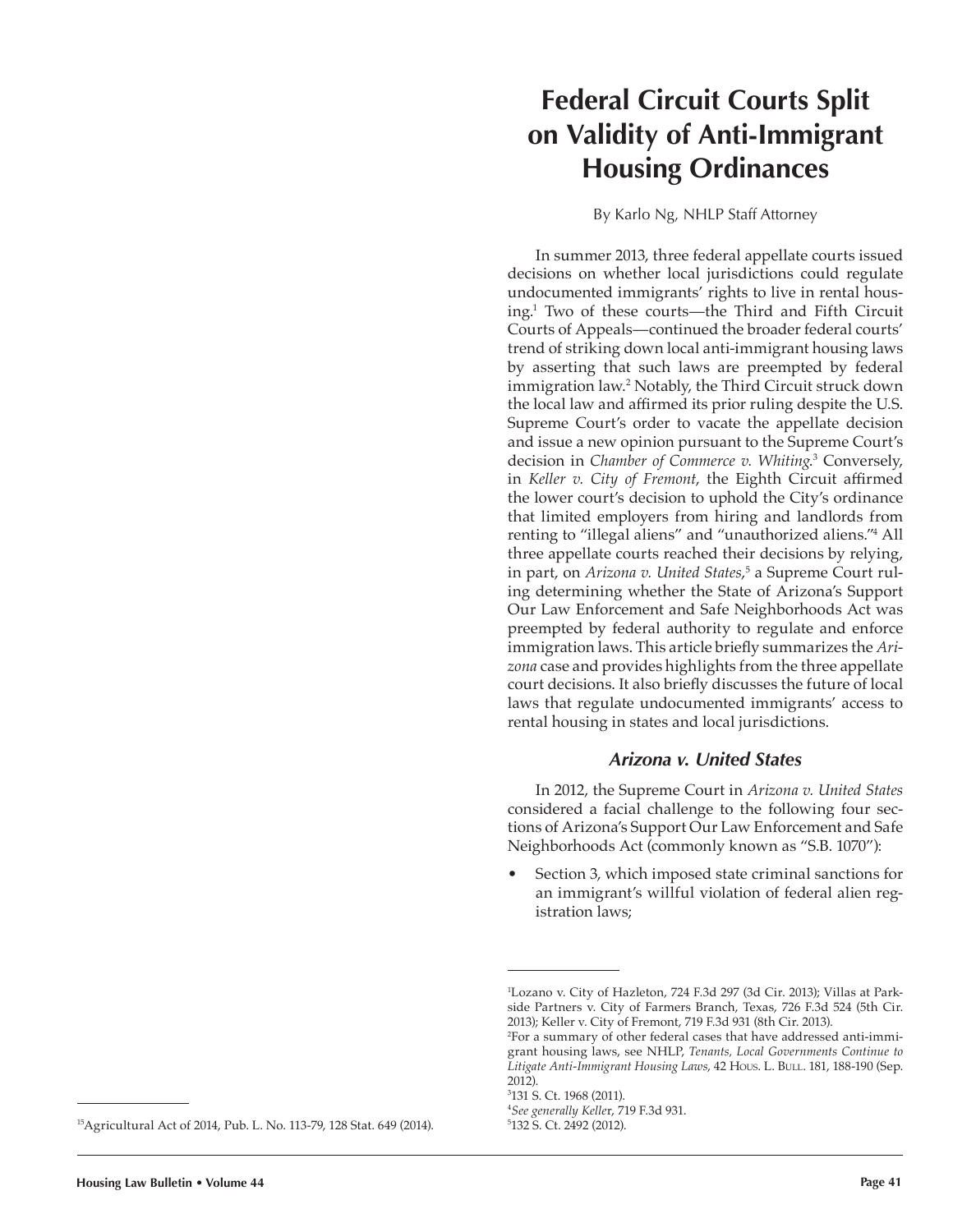- Section 5(C), which imposed criminal penalties on undocumented immigrants who seek or perform work in the United States;
- Section 6, which authorized state officers to arrest a person, without a warrant, if the officer had probable cause to believe the person had committed any offense that would make him removable from the United States; and
- Section 2(B), which required that state officers make a "reasonable attempt…to determine the immigration status of any person they stop[ped], detain[ed], or arrest[ed] on another legitimate basis if reasonable suspicion exist[ed] that the person [was] an alien and [was] unlawfully present in the United States."

Justice Kennedy's majority opinion emphasized the federal government's overarching authority over immigration and the status of noncitizens. This authority rested in the constitutional power to "establish an uniform Rule of naturalization" and in the government's "inherent power as sovereign to control and conduct relations with foreign nations."<sup>6</sup> In addition, the opinion noted that under the U.S. Constitution's Supremacy Clause, Congress had the power to preempt state laws.<sup>7</sup>

 The Supreme Court struck down three of the four S.B. 1070 provisions at issue. The Court held that Section 3 was field-preempted because the federal government had occupied the field of alien registration such that state action on this issue, even if complementary to the federal law, would be impermissible.<sup>8</sup> The Court also found that Section 5(C) was preempted because the provision, while sharing the common goal with federal law of deterring unlawful employment, conflicted in the enforcement method. Therefore, it stood as an obstacle to the objectives of Congress "not to impose criminal penalties on aliens who [sought], or engage[d] in, unauthorized employment."<sup>9</sup> The Court also invalidated Section 6 because the provision gave state law enforcement officers greater authority to arrest than Congress provided federal immigration officers.<sup>10</sup> Allowing such a difference from federal law would have permitted Arizona to achieve its own immigration policy.<sup>11</sup> However, the Court upheld Section 2(B) by reading it narrowly as only requiring state officers to conduct a status check during a legal detention or after the individual had been released.<sup>12</sup>

# *Keller v. City of Fremont*

On June 28, 2013, the Eighth Circuit reversed the district court's rulings concerning preemption and the Fair Housing Act (FHA), upholding Fremont, Nebraska's ordinance that regulated the ability of employers to hire and landlords to rent to undocumented immigrants.

# **Employment Provisions**

The ordinance required business entities to verify the work authorization status of prospective employees, excluding independent contractors or casual labor, through participation in the E-Verify Program.13 Violators risked losing their business licenses, permits, contracts, loans, or grants from the City. The district court found that the employment provisions were not preempted by federal law as they were "essentially a licensing or similar law" and, therefore, fell within the savings clause of the Immigration Reform and Control Act of 1986.<sup>14</sup> The plaintiffs—comprised of two groups of landlords, tenants, and employers—did not appeal this decision.

### **Housing Provisions**

The parties focused their appeals on the ordinance's housing provisions. The housing section prohibited any person or business entity from renting to, or permitting occupancy by, an "illegal alien,"<sup>15</sup> "knowing or in reckless disregard of the fact that an alien has come to, entered, or remain[ed] in the United States in violation of law."16 The law required that prospective renters over the age of 18 obtain an occupancy license from the City and further obtain a new license if they moved to different rental properties. To get the license, an applicant had to pay five dollars and disclose information, including citizenship or immigration status. Once an application for a license was completed, the City issued a license that could be used by a renter to lease and occupy a dwelling. The landlord had to obtain a copy of the renter's occupancy license. A person later found to be unlawfully present in the United States was deemed to have breached the rental lease.17 Meanwhile, under the ordinance, after a license was issued, the Fremont Police Department had to verify the immigration status of an immigrant renter with the federal government. If the federal government reported that the renter was "unlawfully present," the police sent a

<sup>6</sup> *Id*. at 2498.

<sup>7</sup> *Id*. at 2500.

<sup>8</sup> *Id*. at 2501-2503. 9 *Id*. at 2503-2505.

<sup>10</sup>*Id*. at 2505-2507.

<sup>11</sup>*Id*. at 2506.

<sup>12</sup>*Id*. at 2507-2510.

<sup>13</sup>Keller v. City of Fremont, 719 F.3d 931, 937 (8th Cir. 2013). The E-Verify Program is an online system that purports to verify an individual's immigration status (and thus, work eligibility in the United States) by using information from the Social Security Administration and the U.S. Department of Homeland Security. *See generally*, U.S. Citizenship and Immigration Services, *What is E-Verify?* [www.uscis.gov/e-verify/what](http://www.uscis.gov/e-verify/what-e-verify)[e-verify](http://www.uscis.gov/e-verify/what-e-verify).

<sup>14</sup>*Keller,* 719 F.3d at 938.

<sup>&</sup>lt;sup>15</sup>An "illegal alien" is "an alien who is not lawfully present in the United States, according to the terms of United States Code Title 8, Section 1101 et seq." *Id*.

<sup>16</sup>*Keller,* 719 F.3d at 938. 17*Id*.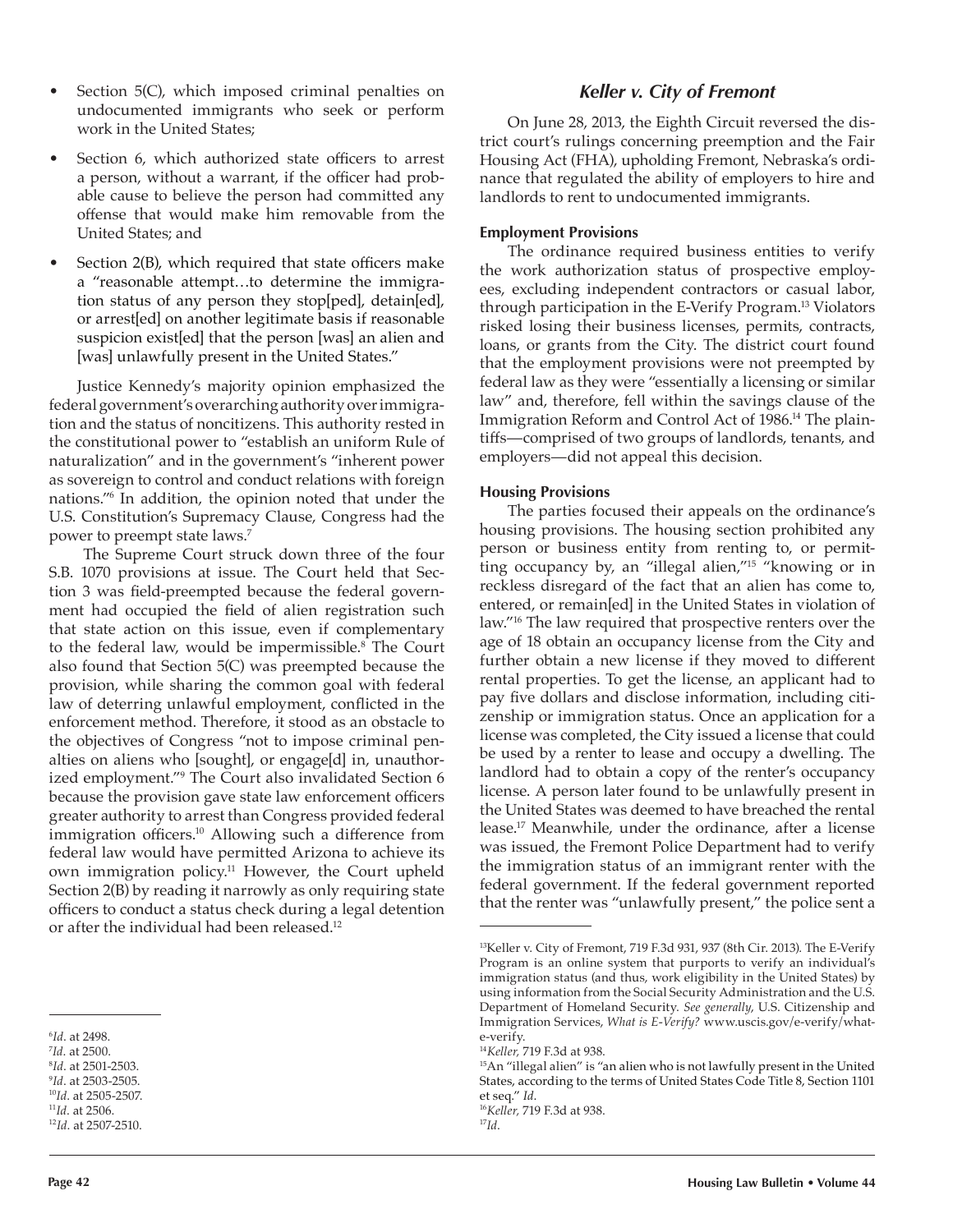deficiency notice, and the renter had 60 days to establish lawful presence. If the renter failed to do so, the police had to contact the federal government again to verify the renter's immigration status. If the federal government again reported that the renter was "unlawfully present," the police sent the renter and the landlord a 45-day notice revoking the occupancy license. Violators could be fined \$100 per violation per day.<sup>18</sup>

The district court rejected the plaintiffs' preemption challenge to the occupancy licensing requirement, finding no conflict between federal immigration law and the requirements outlined in the housing provisions of the ordinance. However, the district court concluded that if the ordinance penalized landlords for harboring "illegal aliens," revoked occupancy licenses, or provided penalties for leasing or renting dwelling units after licenses were revoked, then such acts would conflict with the Immigration and Nationality Act and, thus, would be preempted.19 The district court further found that these preempted housing provisions, on their face, would violate the FHA because they would have a disparate impact on Latino residents.<sup>20</sup> Finally, under Nebraska law, the court ruled that the unlawful provisions were severable from the rest of the ordinance and permanently enjoined their enforcement.

The plaintiffs appealed, arguing that the district court erred in not finding that all the housing provisions were preempted or, alternatively, in deciding that the housing provisions were severable from the unlawful provisions. A subgroup of the plaintiffs appealed the court's state law rulings and its finding that they did not plead disparate impact under the FHA. The City cross-appealed contending that the ordinance was neither preempted nor violated the FHA.<sup>21</sup>

### **Constitutional and Field Preemption**

Relying on *De Canas v. Bica*, 22 the Eighth Circuit dismissed the plaintiffs' claim that the rental provisions were constitutionally or field-preempted. Specifically, the court disagreed with the plaintiffs' argument that these provisions were attempting to regulate immigration by expelling immigrants without lawful status from the country. Quoting *De Canas*, the Eighth Circuit found that the rental provisions neither determined "who should or should not be admitted into the country" nor did they impact "the conditions under which a legal entrant [could] remain."<sup>23</sup> The Eighth Circuit emphasized that there was no evidence that the immigrants who were denied occupancy licenses in the city would leave the country, as opposed to obtaining other housing in the city or renting outside

of the jurisdiction.24 The court further noted that the Supreme Court had recognized a state's ability to enact a valid law that deterred undocumented immigrants from residing within the state, despite the federal government's exclusive power in controlling the nation's borders.<sup>25</sup> The court pointed to the Arizona employment law upheld in *Chamber of Commerce v. Whiting*, stating that the Supreme Court neither questioned whether that law illegally regulated immigration nor asked if it had an impact on driving away immigrants from the state.<sup>26</sup>

In ruling that the ordinance's housing provisions did not regulate either immigration or conduct in the field of noncitizen removal, the Eighth Circuit commented that the court was also not speculating as to whether other state or local governments that adopted similar measures would survive preemption challenges. The court further noted that it was not assessing the impact of such a trend on federal immigration policies.<sup>27</sup> The Eighth Circuit left it up to Congress to end this practice by expressly preempting state and localities' abilities to pass such laws.<sup>28</sup>

The Eighth Circuit further addressed the plaintiffs' arguments that the rental provisions were field-preempted in the areas of alien registration and "antiharboring." The Eighth Circuit disagreed with the claimants that the occupancy licensing scheme was like the ones invalidated by the Supreme Court in *Hines v. Davidowitz*29 and *Arizona*. The distinction, according to the court, was that the licensing scheme applied to all renters, including U.S. citizens and nationals. Furthermore, the scheme did not apply to all immigrants, as non-renters were excluded. The court noted that the ordinance could not be preempted just because prospective renters had to disclose information that immigrants produced when complying with federal registration laws.<sup>30</sup>

The plaintiffs also contended that the anti-harboring provision of the ordinance, which prohibited a landlord from harboring an "illegal alien" unless such harboring was otherwise permitted by federal law, was fieldpreempted by federal immigration laws that imposed penalties on anyone who illegally harbored immigrants.<sup>31</sup> The Eighth Circuit disagreed, finding that the federal antiharboring laws did not preclude states' authority to pass laws that enforced on the same subject. In addition, the court distinguished this portion of the ordinance from S.B. 1070's Section 5(C) in that the present ordinance did not purport to enforce the federal anti-harboring prohibition.<sup>32</sup> Instead, it prohibited "harboring" conduct that was

32*Id*.

<sup>18</sup>*Id*.

<sup>19</sup>*Id*. at 938-939. <sup>20</sup>*Id*. at 939.

<sup>21</sup>*Id*.

<sup>22</sup>424 U.S. 351 (1976). <sup>23</sup>*Keller*, 719 F.3d at 940-941.

<sup>24</sup>*Id*. at 941.

<sup>25</sup>*Id*. <sup>26</sup>*Id*. at 942. <sup>27</sup>*Id*. <sup>28</sup>*Id*. <sup>29</sup>312 U.S. 52 (1941). <sup>30</sup>*Keller*, 719 F.3d at 942-943. <sup>31</sup>*Id*. at 943.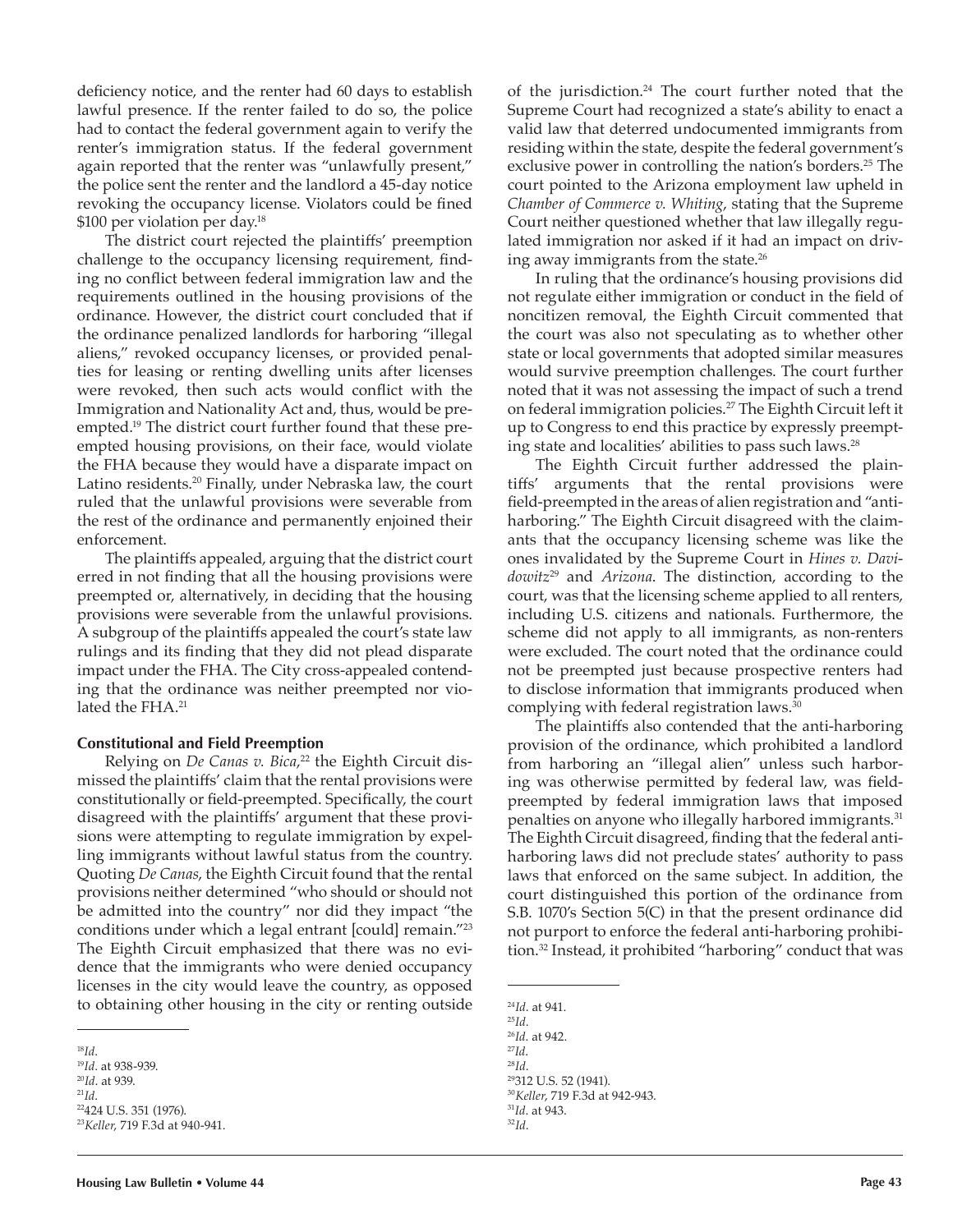inconsistent with the City's local public interests, while allowing conduct that was permitted by federal law.<sup>33</sup>

### **Conflict Preemption**

The claimants contended that the rental provisions interfered with the federal government's removal system and the broad discretion exercised by immigration officials to determine which immigrants who were not legally present in the United States should be removed from the country.34 The Eighth Circuit reiterated that the rental provisions did not "remove" immigrants from the United States, or even from the city. According to the court, under the local law, federal immigration officials still retained complete discretion to decide whether and when to pursue removal proceedings. This ordinance was different from S.B. 1070's Section 6, struck by the Supreme Court, because the Fremont ordinance did not require local officials to determine whether someone was removable.<sup>35</sup> The court emphasized that the ordinance required officials in the City of Fremont to defer to the federal government's determination of whether an immigrant renter was unlawfully present.<sup>36</sup> As such, according to the Eighth Circuit, this deference mirrored the statutory language approved in *Whiting*. 37

In concluding that the plaintiffs had failed to raise successful preemption issues, the Eighth Circuit stated again that the court was not opining on the wisdom of the ordinance as a matter of federal, state, or local public policy.<sup>38</sup>

### **Fair Housing Act**

The district court held that the plaintiffs failed to prove that the ordinance intentionally discriminated against Latinos under the FHA. The lower court also found that the claimants did not assert an FHA disparate impact claim. The plaintiffs only appealed the disparate impact ruling. In addition, the district court deemed that Keller, a landlord in Fremont; Juan Doe, an immigrant with temporary protected status who rented month-tomonth in the city; and Juana Doe #2, an undocumented immigrant who lived in a mobile park in the city, had standing to assert an FHA disparate impact claim. The City appealed this ruling.<sup>39</sup>

The Eighth Circuit reviewed the record and found that the plaintiffs did not allege a disparate impact claim or sufficient facts to support a disparate impact theory under the FHA. Therefore, the court upheld the lower court's ruling on the issue. The Eighth Circuit examined the standing issue using requirements under Article III. In

<sup>39</sup>*Id*. at 946.

doing so, the court determined that Keller, as a landlord who would be subject to the ordinance, had standing to assert an FHA disparate impact claim. Having found that Keller had standing, the court did not analyze whether Juan Doe or Juana Doe #2 also had standing to assert the same challenge.<sup>40</sup>

However, the Eighth Circuit directed the lower court to dismiss the disparate impact claim on remand, finding that the ordinance, which was valid in all other respects, did not violate the FHA just because "local statistics can be gathered to show that a disproportionate number of the adversely affected aliens are members of a particular ethnic group."<sup>41</sup> The court further emphasized that "aliens not lawfully present in this country" did not constitute a protected class under the FHA.<sup>42</sup>

# **State Law Claims**

On appeal, a subgroup of the plaintiffs argued that the ordinance was beyond the City's police powers because the law did not involve "a matter of purely public concern."43 The court rejected this contention, stating that the State had delegated broad police powers to the City to enact ordinances that were consistent with general state laws. In addition, the claimants raised several new arguments that were not outlined in the complaint. These contentions were (1) the E-Verify requirement for employers conflicted with general state laws because the State only required public entities and contractors to enroll in E-Verify and (2) the requirement for prospective renters to disclose their country or citizenship in order to obtain an occupancy license violated the Nebraska Fair Housing Act.44 The Eighth Circuit dismissed these arguments by explaining that in not requiring all employers to use E-Verify, the state legislature did not intend to prohibit a municipality from creating such a requirement to promote public welfare within its own borders. The court further stated that requiring prospective renters to disclose their country or citizenship did not necessarily require disclosing national origin in a way that violated the state fair housing act.<sup>45</sup> The Eighth Circuit refused to analyze the issues further given the sparse record of evidence. The court did not rule out the possibility that a future fair housing claim could be brought in state court on the same matter if a more complete record were available.<sup>46</sup>

### **Dissent**

The dissent focused on the objective of the ordinance, which was to remove undocumented immigrants from the city. Furthermore, the practical effect of such an occu-

<sup>33</sup>*Id*.

<sup>34</sup>*Id*. at 943-944. <sup>35</sup>*Id*. at 944.

<sup>36</sup>*Id*.

<sup>37</sup>*Id*.

<sup>38</sup>*Id*. at 945.

<sup>40</sup>*Id.* at 946-948. <sup>41</sup>*Id*. at 949. <sup>42</sup>*Id*. <sup>43</sup>*Id*. at 950. <sup>44</sup>*Id*. <sup>45</sup>*Id*. at 951. 46*Id*.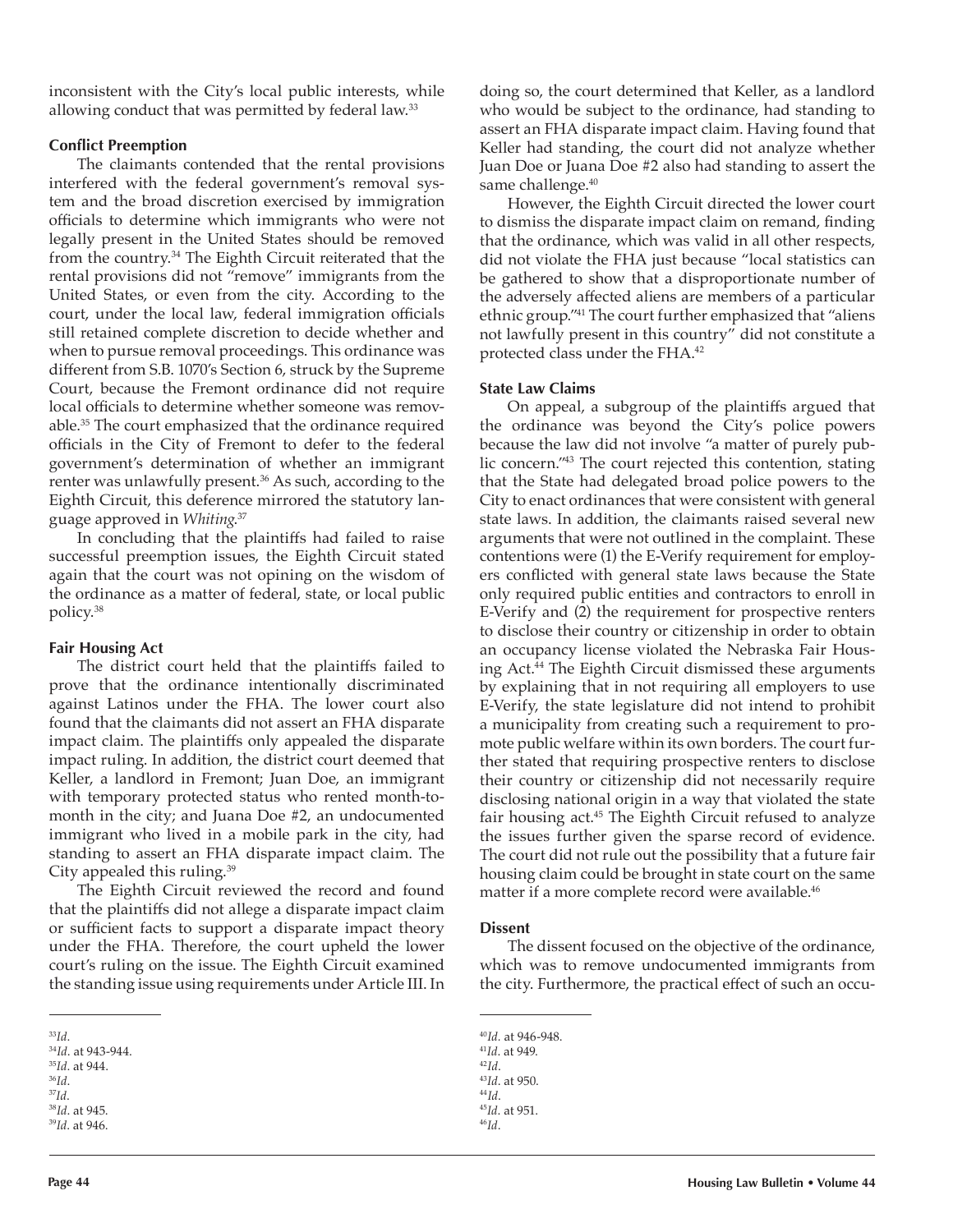pancy licensing scheme would be to deter undocumented immigrants from renting dwelling units in the city. According to the dissent, by using this licensing mechanism, the City sought to usurp power reserved to the federal government by identifying undocumented individuals and forcing them out of the city, and perhaps out of the country. Since the federal government has the exclusive power to determine whether immigrants can reside in this country and which immigrants will be removed, no city could regulate undocumented immigrants. Therefore, the dissent would find that the occupancy licensing schedule was conflict-preempted because it stood as an obstacle to a federal objective. The dissent also summarized the federal appellate case law in other circuits that addressed the same issue. The cited sister circuits found similar anti-immigrant ordinances enacted by municipalities to be conflict-preempted.<sup>47</sup>

# *Villas at Parkside Partners v. The City of Farmers Branch, Texas*

In July 2013, the Fifth Circuit affirmed the Northern District of Texas's decision to strike down an ordinance of the City of Farmers Branch, Texas. The ordinance prevented undocumented immigrants from renting housing in the city.48 Similar to the Fremont law, this ordinance required individuals to obtain a license before occupying a rental apartment or a single-family residence.<sup>49</sup> However, unlike Fremont's ordinance, this law required that the Farmers Branch building inspector verify with the federal government whether a noncitizen occupant was lawfully present in the United States. If the federal government reported twice that an occupant was unlawfully present in the country, then the building inspector had to revoke the occupant's license after notifying the occupant and the landlord.<sup>50</sup>

Furthermore, the ordinance criminalized occupying a rented apartment or single-family residence without first obtaining a license, as well as the act of making a false statement of fact on a license application.<sup>51</sup> Additionally, the ordinance prohibited the following landlord actions or inactions: renting without obtaining licenses from occupants; failing to maintain copies of licenses from the occupants; failing to include a lease provision stating that occupancy by an individual without a valid license constituted default; and allowing an occupant to inhabit an apartment without a valid license.<sup>52</sup> If a landlord knowingly allowed an individual to occupy an apartment or house without a valid license, the building inspector would

suspend the landlord's rental license until the landlord submitted a sworn affidavit stating that the occupancy had ended. The ordinance also criminalized creating, possessing, selling, or distributing a counterfeit license.53 These offenses were considered Class C criminal misdemeanors punishable by a fine of \$500 upon conviction.<sup>54</sup>

The district court found that the ordinance was preempted as an improper regulation of immigration and as an obstacle to the federal system for removing immigrants or adjudicating their status to determine whether to remove them.<sup>55</sup> The City appealed.

# **Conflict Preemption**

Applying *Arizona*, the Fifth Circuit found that creating new criminal offenses based on housing undocumented immigrants interfered with federal anti-harboring law, and allowed state officers to hold individuals in custody for possible unlawful presence without federal direction. The court rejected the City's argument that it was concurrently enforcing the federal anti-harboring law by providing a different and local mechanism.56 The court noted that conflict would be imminent when there were two separate remedies to address the same activity. For example, the court highlighted that federal law prohibited anyone from knowingly and willfully harboring someone who had come to and remained in the United States in violation of law.<sup>57</sup> By contrast, the Farmers Branch ordinance did not require that a landlord know or recklessly disregard a renter's violation of federal law. Instead, the local law criminalized a landlord for merely renting an apartment to a noncitizen found to be unlawfully present in the United States.<sup>58</sup> Importantly, the court noted that there were individuals who remained in this country while removable and were not evading federal detection. In these situations, federal law required that noncitizens provide a reliable address to the federal government to guarantee and speed the removal process.<sup>59</sup> The ordinance, therefore, further obstructed the federal goal of alerting removable noncitizens to the attention of the federal authorities.<sup>60</sup>

The Fifth Circuit distinguished this law from the criminal provisions of the employment laws upheld in *De Canas* and *Whiting*. Specifically, the court noted that those laws applied only to individuals whom the federal government had declared could not work in the United States. Here, this ordinance allowed for arrests, detentions, and prosecutions based on a classification the ability to obtain rental housing—that did not exist

<sup>47</sup>*Id*. at 953-960.

<sup>48</sup>Villas at Parkside Partners v. City of Farmers Branch, Texas, 726 F.3d 524 (5th Cir. 2013).

<sup>49</sup>*Id*. at 526.

<sup>50</sup>*Id*.

<sup>51</sup>*Id*. at 527. <sup>52</sup>*Id*.

<sup>53</sup>*Id*.

<sup>54</sup>In Texas, local police may make arrests for Class C misdemeanors. *Id*. <sup>55</sup>*Villas*, 726 F.3d at 527.

<sup>56</sup>*Id*. at 528-529.

<sup>57</sup>*Id*. at 529.

<sup>58</sup>*Id*. at 530.

<sup>59</sup>*Id*. at 530.

<sup>60</sup>*Id*.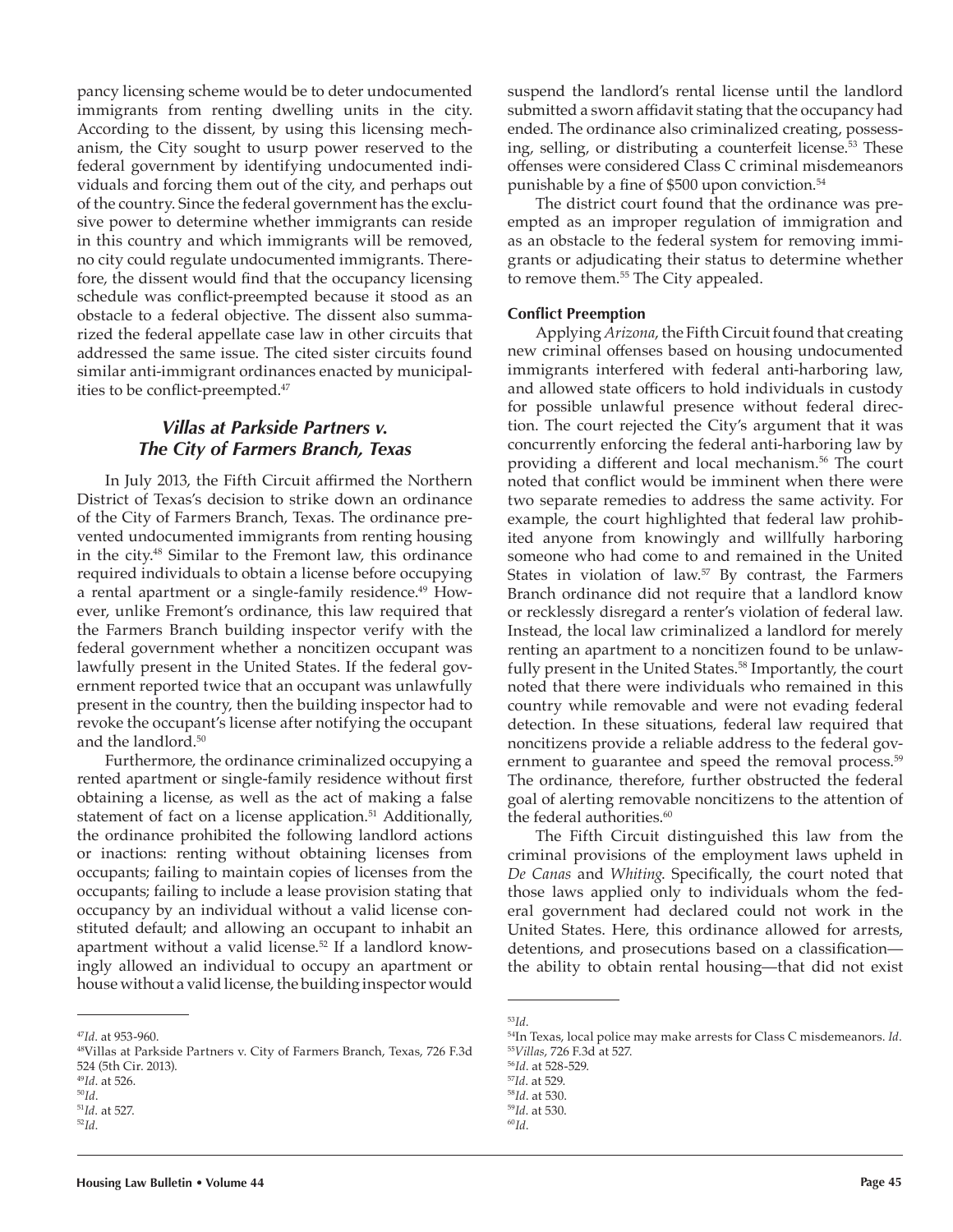anywhere in federal law.61 Therefore, immigrants without lawful status who faced no federal exclusion from rental housing would be exposed to arrests, detentions, and prosecutions. The court stated that the ordinance illegally criminalized occupancy of a rented apartment or singlefamily residence and placed local officials in the impermissible position of arresting and detaining individuals based on their immigration status without federal direction or supervision.<sup>62</sup>

The City contended that the building inspector's "unlawful presence" inquiry was no different from questions asked by many local governments to the federal government to ascertain an immigrant's qualifications for public benefits. However, the Fifth Circuit disagreed by explaining that the federal law provided calibrated definitions of the term "qualified alien" for the purpose of conferring benefits. By contrast, the ordinance did not clarify which of the federal classifications the City would use to resolve whether a nonimmigrant was lawfully present.<sup>63</sup> In fact, according to the court, since no federal law limited the ability of noncitizens to obtain rental housing, there would be no definition applicable to the City's inquiry.<sup>64</sup>

Additionally, the Fifth Circuit focused on the similarities between the Farmers Branch ordinance and S.B. 1070's Section 6. The Supreme Court had invalidated Section 6 in *Arizona* for intruding on the federal government's removal process, and for allowing state authorities to arrest and detain based on immigration status without federal direction and supervision.<sup>65</sup> Specifically, the court discussed the testimony of the Farmers Branch building inspector, who would have enforcement responsibilities under the ordinance. The inspector testified that since an inquiry to the federal government would only reveal an applicant's immigration status, he himself would have had to determine whether an applicant was lawfully present. Accordingly, the court concluded that the ordinance placed local officials in the position of making impermissible removal decisions based on immigration status.<sup>66</sup>

Furthermore, the Fifth Circuit differentiated the ordinance from S.B. 1070's Section 2(B), which was upheld by the Supreme Court in *Arizona*. Section 2(B) allowed state officers to make "a reasonable attempt…to determine the immigration status of any person they stop, detain, or arrest on some other legitimate basis if reasonable suspicion exists that the person is an alien and is unlawfully present in the United States."67 In *Arizona*, the Supreme Court upheld that provision only after finding that the law did not require officers to prolong detention to conduct an immigration status check. Here, on the other hand, the ordinance allowed for arrests, detentions, and prosecutions based on an occupant's failure to obtain a rental license.<sup>68</sup>

#### **State Judicial Review**

The Fifth Circuit also invalidated the ordinance's provision concerning state judicial review that could be requested by the landlord or occupant who had received a deficiency notice or revocation notice.<sup>69</sup> This provision allowed a landlord or occupant to seek judicial review over (1) whether the building inspector complied with the law, and (2) whether the occupant was lawfully present in the United States. On the second question, the local law outlined that the state court would be bound by any "conclusive determination of immigration status by federal government."70 The court highlighted that the ordinance deferred to the federal government's decision about immigration status only if it were "conclusive," or given preclusive effect on whether an occupant was lawfully present under federal law. Otherwise, the ordinance allowed state courts to assess if a noncitizen's presence was lawful, thereby opening the door to conflicting state and federal rulings. Once again, the Fifth Circuit echoed the Supreme Court's language in *Arizona* that only the federal government could determine whether a person was removable from the United States.<sup>71</sup>

#### **Severability**

The court further declined to apply the general severability clause to the ordinance because the law lacked any functional coherence without the illegal criminal offense and penalty provisions. The Fifth Circuit rejected the idea that the ordinance was primarily designed to promote a licensing scheme. The court referenced City officials' statements in the record reflecting that the ordinance's purpose was to prevent undocumented immigrants from renting housing in Farmers Branch, and to discourage them from remaining in the United States. The court also noted that unlike drivers' licenses, which conferred an independent benefit of promoting road safety and vehicle insurance, the rental licenses did not provide a benefit without the invalidated parts of the ordinance—the criminal offense, judicial review, and penalty provisions.<sup>72</sup>

#### **The Dissent**

The dissent viewed the issues narrowly and echoed many of the findings made by the majority in the Eighth Circuit in *Keller*. The dissent disagreed with the holding that the ordinance banned undocumented immigrants from the City or the country. The local law, the dissent pointed out, did not apply to all undocumented immi-

<sup>61</sup>*Id*. at 532.

<sup>62</sup>*Id*. <sup>63</sup>*Id*. at 532-533.

<sup>64</sup>*Id*. at 533.

<sup>65</sup>*Id*. at 534.

<sup>66</sup>*Id*. at 533-535.

<sup>67</sup>*Id*. at 535.

<sup>68</sup>*Id*. at 535-536.

<sup>69</sup>*Id*. at 536-537.

<sup>70</sup>*Id*. at 536. <sup>71</sup>*Id*. at 536-537. 72*Id*. at 537-538.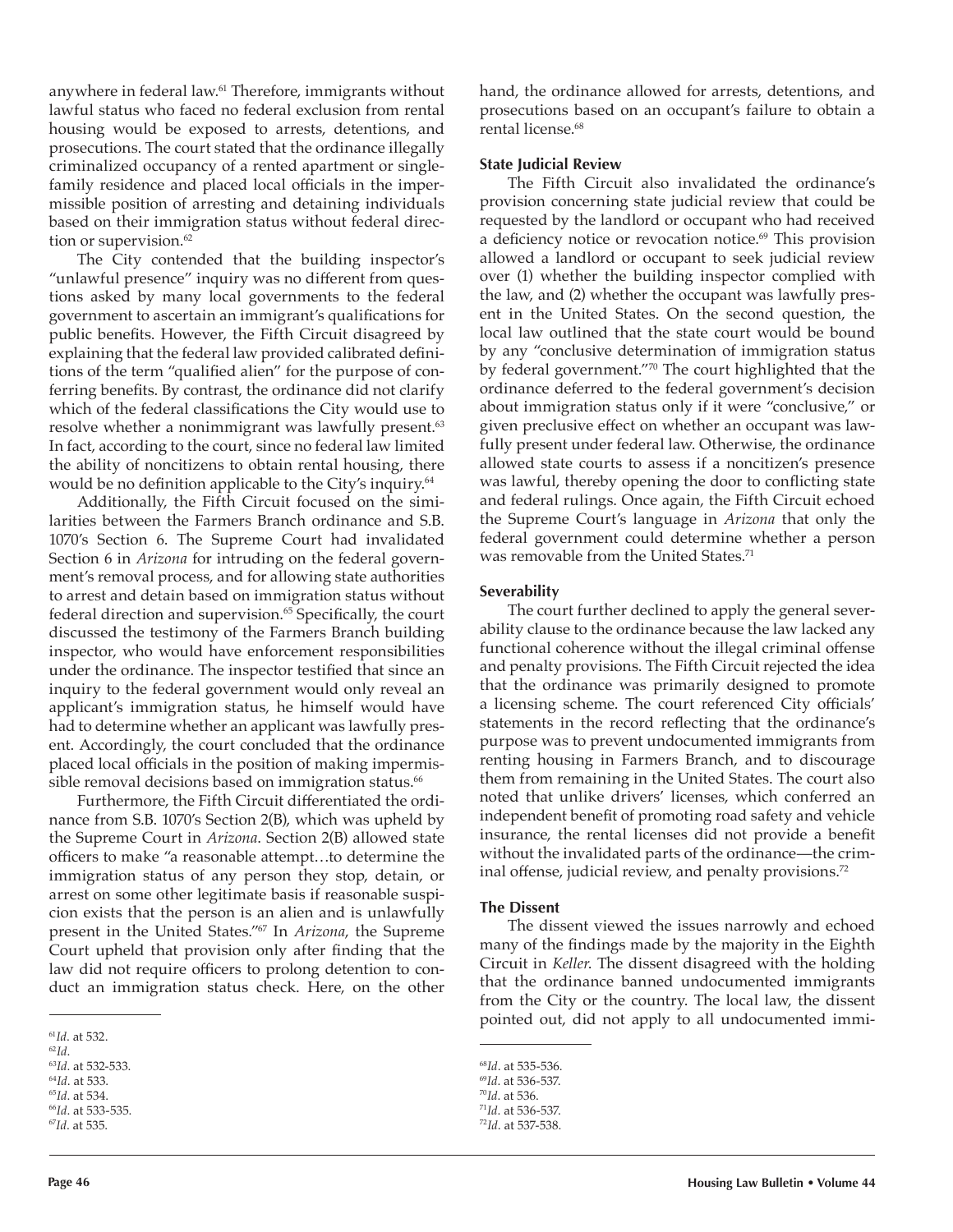grants, such as those who purchased real estate within the city, visitors of rental housing, and those who stayed in shelters. The law also did not impact the hiring and employment of undocumented immigrants.<sup>73</sup> In addition, the dissent argued that the ordinance represented a legitimate exercise of the City's police powers to regulate housing by a licensing scheme. The ordinance, therefore, was entitled to a presumption of constitutionality under Supreme Court jurisprudence.<sup>74</sup> Furthermore, the dissent emphasized that the ordinance did not attempt to regulate immigration and could not be constitutionally preempted. Specifically, under the test outlined in *De Canas*, the dissent argued that the local law did not determine whether an immigrant could enter, stay, or exit the United States.75 In addition, according to the dissent, the local law did not conflict with any existing federal law since there was no federal law specifically governing the housing of undocumented immigrants, nor had Congress passed a provision that would expressly preempt housing for undocumented immigrants. Furthermore, the ordinance did not create an obstacle to any federal removal procedures because the ordinance did not allow local officials to remit undocumented immigrants into federal custody or compel the federal government to act against the immigrant for removal purposes.<sup>76</sup>

# *Lozano v. City of Hazleton*

On July 26, 2013, the Third Circuit affirmed once again the district court's decision to enjoin the enforcement of two ordinances from the City of Hazleton, Pennsylvania. These ordinances prohibited employment of undocumented immigrants, and also prevented undocumented individuals from renting housing within the city.<sup>77</sup> The court concluded that the laws were preempted by federal immigration law. The Third Circuit's prior decision on the same issue (*Lozano II*) had been vacated by the U.S. Supreme Court and remanded so that the appeals court could reconsider its analysis in light of *Chamber of Commerce v. Whiting*. The Third Circuit also had to factor in the impact of *Arizona* in its reconsideration.

### **Employment Provisions**

The employment provisions prohibited a person from knowingly recruiting, hiring, or employing an individual without work authorization to work in the city. Businesses that applied for business permits had to sign an affidavit confirming that they did not knowingly use the services of or hire undocumented individuals. The provisions also provided for public monitoring and prosecution, and punished violators by suspending their business permits.

```
77Lozano v. City of Hazleton, 724 F.3d 297 (3d Cir. 2013).
```
The ordinance further included a safe harbor for businesses that used the federal E-Verify program to verify work authorization.<sup>78</sup>

The Third Circuit reexamined its prior analysis of the employment provisions in light of the Supreme Court's decision in *Whiting*. In *Whiting*, the Court upheld an Arizona statute that allowed state courts to suspend or revoke the business licenses of employers who knowingly or intentionally employed undocumented individuals. The statute also required all employers to use E-Verify. While the Third Circuit noted that the *Whiting* decision had undermined its prior reasoning in *Lozano II* in several ways,<sup>79</sup> the court nevertheless maintained that the employment provisions were preempted because they stood as an obstacle to accomplishing and executing objectives of the Immigration Reform and Control Act of 1986 (IRCA). According to the court, the basis of this conflict preemption was not disturbed by *Whiting*. 80

The Third Circuit maintained that the local law conflicted with federal law in several ways. For example, the court highlighted that the ordinance's employment provisions covered a much broader range of actors than was allowed under federal law. Specifically, Hazleton's law required employers to verify work eligibility for independent contractors and other non-employees, whereas IRCA intentionally excluded these "casual hires" from the scope of the statute's restrictions as a way to minimize employer burden.<sup>81</sup> The Third Circuit emphasized that this distinction of coverage was not immaterial, as Congress had made a deliberate distinction in determining the scope and impact of IRCA's employer sanctions.<sup>82</sup>

In addition, the Third Circuit highlighted that Hazelton's ordinance included an equally broad definition of the activities covered by the local law, and that such a definition was not permitted under IRCA. The court noted that under the ordinance, "work" included "any job, task, employment, labor, personal services, or any other activity for which compensation is provided, expected, or due, including but not limited to all activities conducted by business entities."83 In addition, the restrictions applied to any "agreement to perform any service or work or to provide a certain product in exchange for valuable consideration."<sup>84</sup> The court emphasized that there was no requirement that the alleged unauthorized work be performed at a location associated with an entity's business license or in connection with activities for which a business entity has a business license. Therefore, according to the court, an employer could have its license revoked for engaging in activities unrelated to his/her licensed

84*Id*.

<sup>73</sup>*Id*. at 564.

<sup>74</sup>*Id*. at 566.

<sup>75</sup>*Id*. at 568. <sup>76</sup>*Id*. at 570-574.

<sup>78</sup>*Id*. at 301.

<sup>79</sup>*Id*. at 305.

<sup>80</sup>*Id*. at 306. <sup>81</sup>*Id*. at 306-307.

<sup>82</sup>*Id*. at 307.

<sup>83</sup>*Id*. at 308.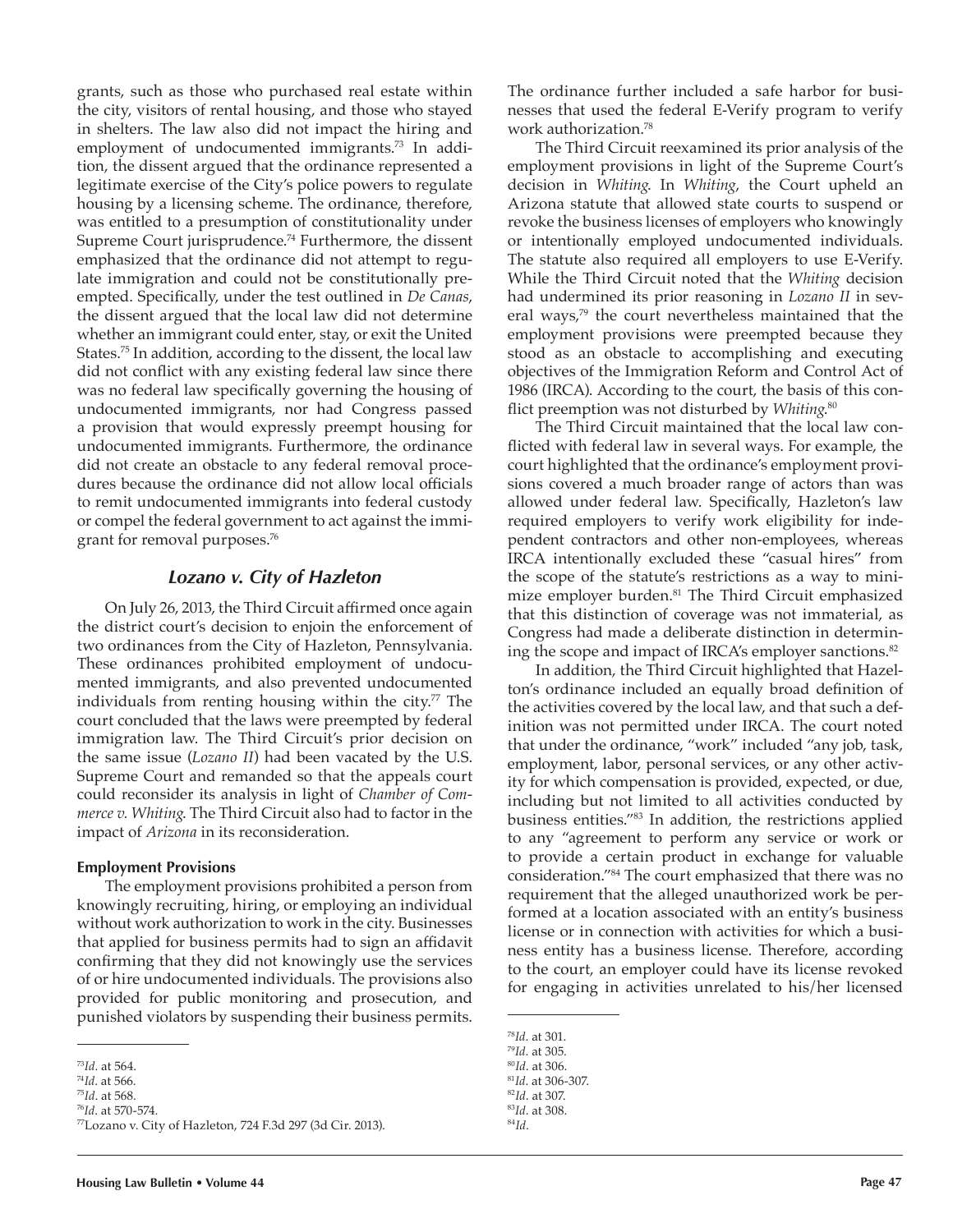business activity, such as buying used items from an undocumented person at a yard sale, or paying an undocumented worker to mow his/her lawn.<sup>85</sup> The Third Circuit denounced the use of Hazleton's business licensing law in this manner and stated that such use was at odds with Congress's deliberate decision to limit the IRCA's reach to the employer-employee relationship.<sup>86</sup>

The court explained that this analysis was consistent with the decisions in *Whiting* and *Arizona*. The Third Circuit noted that in *Whiting*, the Arizona law upheld by the Supreme Court had, unlike Hazleton's employment provisions, "closely track[ed] IRCA's provisions in all material respects."87 The court also drew a parallel between the Supreme Court's rationale in invalidating S.B. 1070's Section 5(C) and the current conflict. Essentially, the Supreme Court had found that 5(C) was preempted because it conflicted with federal law in the method of enforcement. Here, similarly, Hazleton's employment provisions created a conflict with federal law by covering a category of workers that Congress had intentionally excluded from IRCA.<sup>88</sup>

The Third Circuit also discussed how the employment provisions further undermined express congressional objectives and, therefore, were conflict-preempted. Specifically, the ordinance did not provide an affirmative defense or safe harbor to employers who used the I-9 process to verify immigration status, even though Congress had established the I-9 process as an acceptable way to protect employers against sanctions.<sup>89</sup> Furthermore, the court highlighted that the ordinance provided far fewer procedural protections than IRCA. For example, under IRCA, only complaints with a "substantial probability of validity" were investigated, whereas, under Hazleton's law, any superficially valid complaint was investigated.<sup>90</sup> In addition, under IRCA, employers were given notice, right to a hearing, right to an administrative appeal, and judicial review. By contrast, Hazleton's employment provisions required the City to suspend business licenses immediately when employers failed to provide requested information about alleged undocumented workers within three business days.<sup>91</sup>

# **Housing Provisions**

The housing provisions required prospective renters to have a legal immigration status before entering into a lease. They further mandated that all potential occupants over the age of 18 obtain an occupancy permit. To get such a permit, the applicant had to pay ten dollars and submit identification showing proof of legal citizenship

The Third Circuit found that these provisions were field-preempted because they intruded on the federal government's regulation of the presence of noncitizens in the United States and the occupied field of harboring. Here, the court clarified that it did not invalidate the housing provisions simply because noncitizens were the subject of the laws. Instead, the court emphasized that these local laws were preempted because the City attempted to regulate residence of noncitizens based only on immigration status. As the court explained, "The housing provisions of Hazleton's ordinances are nothing more than a thinly veiled attempt to regulate residency under the guise of a regulation of rental housing."94 The Immigration and Nationality Act (INA) prohibited states from regulating residence in this country on the basis of immigration status. Furthermore, the court noted that even though the housing provisions did not expressly control the entry and exit of noncitizens from the city or the country, the intent of the local law was to regulate this activity.<sup>95</sup> Additionally, the Third Circuit emphasized that the INA only permitted state authorities to arrest individuals guilty of harboring.<sup>96</sup>

The court also ruled that the housing laws were conflict-preempted because they interfered with the federal government's discretion in, and control over, the removal process. Reiterating its reasoning in *Lozano II*, the Third Circuit explained that the housing provisions were an attempt to remove individuals from the city based entirely on a snapshot of their current immigration status. The court compared these laws with S.B. 1070 Sections 6 and 3, which were struck down by the Supreme Court. In invalidating those laws, the Supreme Court noted that the provisions would have impermissibly allowed the State to have its own immigration policy and would have led to unnecessary harassment of some noncitizens that the federal government decided not to remove.<sup>97</sup> Also, the Sections would have given Arizona that power to act even when federal officials decided not to prosecute. The Third Circuit stated that Hazleton was essentially attempting to do the same by preventing undocumented immigrants from living within its borders without regard for the Executive Branch's enforcement and policy priorities.<sup>98</sup>

The Third Circuit further determined that the hous-

<sup>85</sup>*Id*. <sup>86</sup>*Id*. <sup>87</sup>*Id*.

*Id*. at 314. <sup>93</sup>*Id*. *Id*. at 315. *Id*. at 315-316. *Id*. at 316. *Id*. at 318. *Id*. at 318-320.

or residency.92 Landlords were required to inform all prospective renters of this requirement and were further prohibited from allowing anyone over the age of 18 to rent to anyone without an occupancy permit. Violators, which included landlords and occupants who allowed others without permits to live with them, were subject to fines and imprisonment.<sup>93</sup>

<sup>88</sup>*Id*. at 309.

<sup>89</sup>*Id*. at 309-310.

<sup>90</sup>*Id*. at 312.

<sup>91</sup>*Id*. at 312-313.